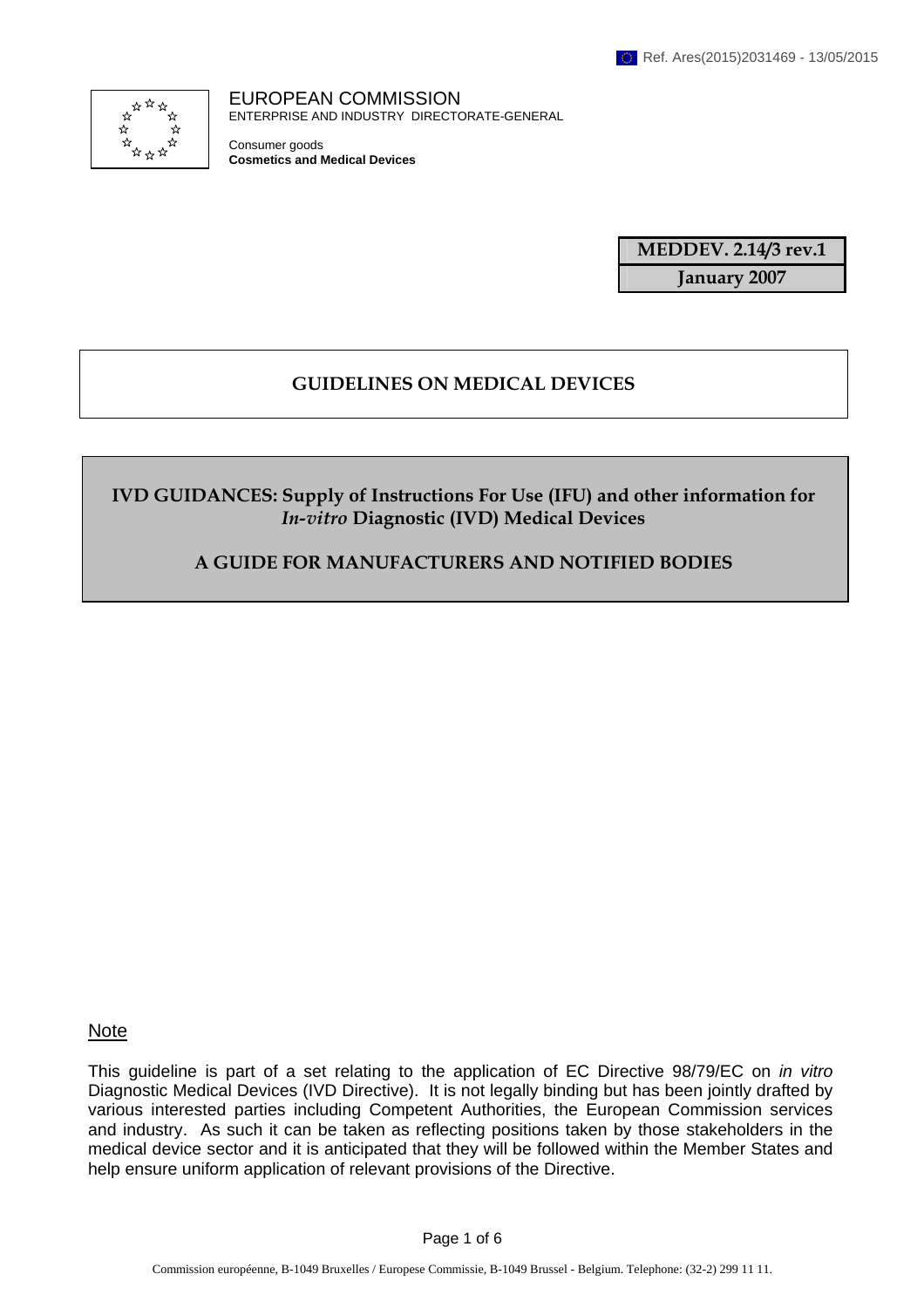## **1.0 Introduction**

Annex I, section 8.1 of the IVD Directive 98/79/EC requires manufacturers, to supply the information necessary for the safe and proper use of the device but does not provide a lot of details on how this should be done (Annex I, section 8.1 also indicates that in duly justified and exceptional cases no such instructions for use are needed for a device if it can be properly and safely used without them).

Currently most instructions for use (IFU) are provided in paper format. However, these documents can be very lengthy due to the need to include multiple printed versions in all the required languages. Also, the cost of using paper can be high to both manufacturers and the environment. Given that most IVDs are used by healthcare professionals in a clinical environment, with relatively common access to computers and internet facilities, the possibility of issuing the IFU for professional users in a format other than paper for example, by CD-Rom or DVD or through different means of supply, for example, an Internet website, has been raised.

## **2.0 Scope**

This guideline has been developed to advise manufacturers on how to provide IFUs and other information for the safe and effective use of IVDs while taking into account any limitations or safeguards to be employed appropriate for the user population and the media or means of supply chosen. It should be read in association with the labelling requirements of Annex I, section 8 of the IVD Directive 98/79/EC and with the language requirements of the transpositions of article 4(4) of the IVD Directive 98/79/EC by the Member States.

## **3.0 Definitions**

- **Instructions For Use (IFU)** Information provided by the manufacturer to inform the device user of the product's proper use and of any precautions to be taken as outlined in Annex I of the IVD Directive 98/79/EC.
- **Different media**: other than paper form, e.g. CD-Rom, DVD, etc.
- **Different means of supply**: provision of IFU by sales force, fax, internet, etc, rather than by inclusion of paper IFU with the device itself.

#### **Layperson**

 An individual who does not have formal training in a specific field or discipline (Source ISO 15197 and GHTF SG1 N043). (Training received by a diabetic patient for the safe use of, for example, a glucose meter would not constitute "formal training" in the context of this definition.

#### **Professional Use**

 Use by personnel who have received specialised education and training with regard to procedures utilising *in-vitro* diagnostic medical devices (Source EN 375).

#### **Point of Care Testing**

 Testing that is performed near or at the site of a patient with the result leading to a possible change in the care of a patient. (Source ISO 22870)

#### **Self-Testing**

Use in the home or similar environments by a layperson who will relate the results of the test to him or herself (Source EN 376).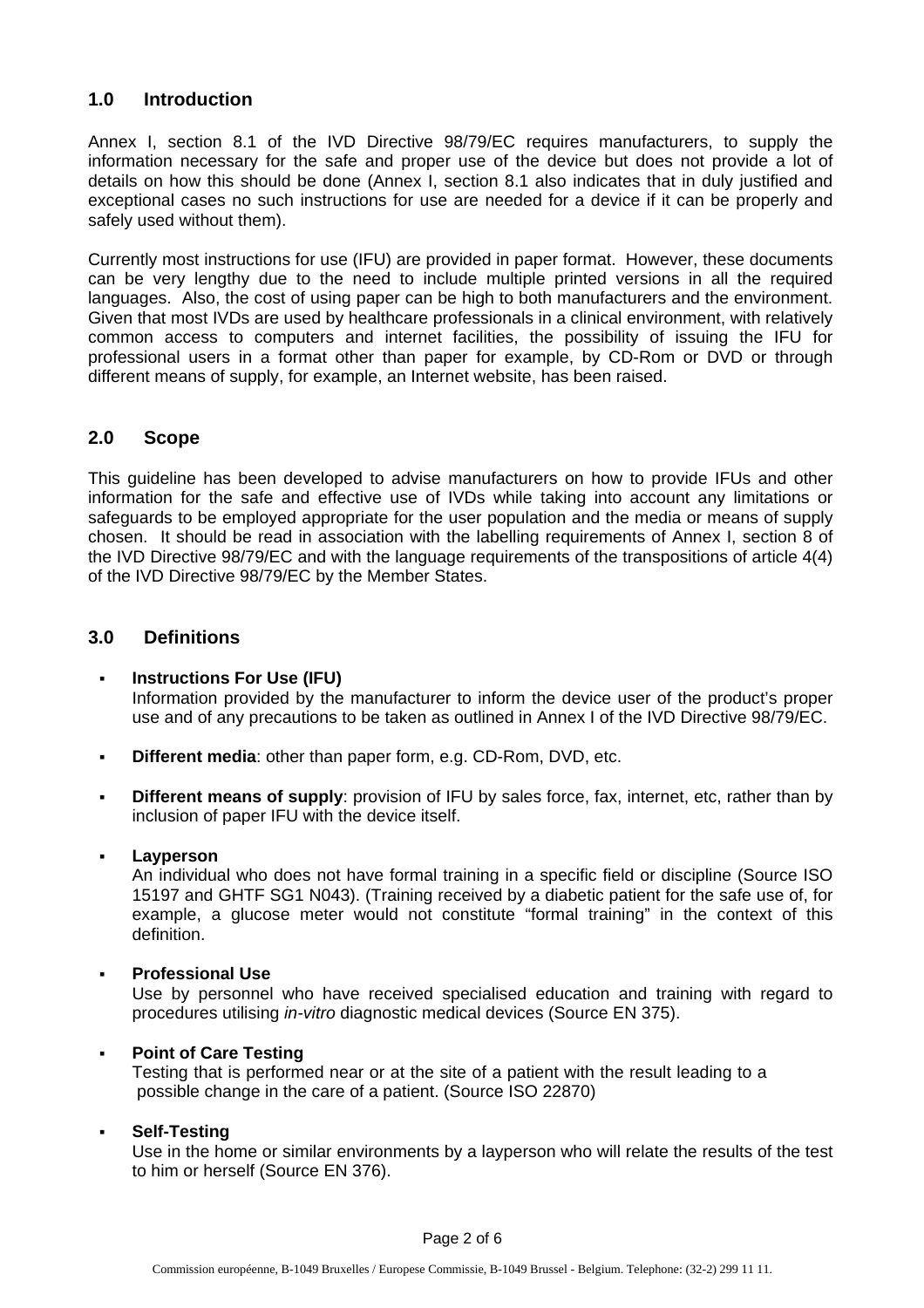# **4.0 Provision of the IFU for an IVD**

The IVD Directive 98/79/EC clearly states that each IVD must be accompanied by the information needed to use it safely and properly taking into account the training and the knowledge of the potential user. The format in which the IFU shall be supplied is not specified in the IVD Directive. However, the stakeholder consensus is that the appropriate media and means of supply is dependant on the category of users.

IVDs can be split into two major categories with respect to their user population i.e.:

- IVD for self testing
- **IVD** for professional use

### **4.1 IVDs for Self-Testing**

The IVD Directive defines such devices as those intended by the manufacturer for use by laypersons in a home environment. Such a user need have no formal education and / or training in using IVD tests. Self-test IVDs may be single use devices e.g. pregnancy tests or may be used regularly by a layperson to monitor and control a particular disease e.g. glucometers for diabetes. Typically, the result is used directly by the user who is the patient.

IFUs for IVDs to be used principally by laypersons shall always be provided in a paper format with the device. This is because the user needs ready access to the IFU but cannot be assumed to have access to the necessary information technology systems to access an electronic format or to obtain the IFU by other means.

## **4.2 IVDs for Professional Use**

In general, these IVDs are used in a healthcare institution e.g. medical laboratory, by professionals who have a formal education and expertise in performing IVD tests and using IVD instrumentation. These IVD tests are typically carried out repetitively and in a routine setting as part of a healthcare service to the patient. Test results are interpreted by a healthcare professional as part of the clinical management of a patient.

The IFU for IVDs intended for professional use can be provided in either paper or non paper form or be supplied by different means such as:

- providing a free of charge **telephone** number that can be contacted to have the IFU faxed, mailed or e-mailed
- making the IFU available at a fax call in number: **fax polling**
- making it available through a designated **internet** website
- or distribution through local **sales organisation**

Where the manufacturer elects to supply the IFU in a format other than paper, he shall provide a 'free of charge' contact number that can be used in order to have the IFU faxed, mailed or emailed to the user.

#### **Exception**

IFUs for IVDs that are specifically intended by the manufacturer for use at point of care shall be provided with each device in paper format. This is because there may not be ready access to information technology systems at the point of use of the IVD.

## **5.0 Instructions for Use for Reagents, Reagent Kits, and Specimen Receptacles for Professional Use**

#### Page 3 of 6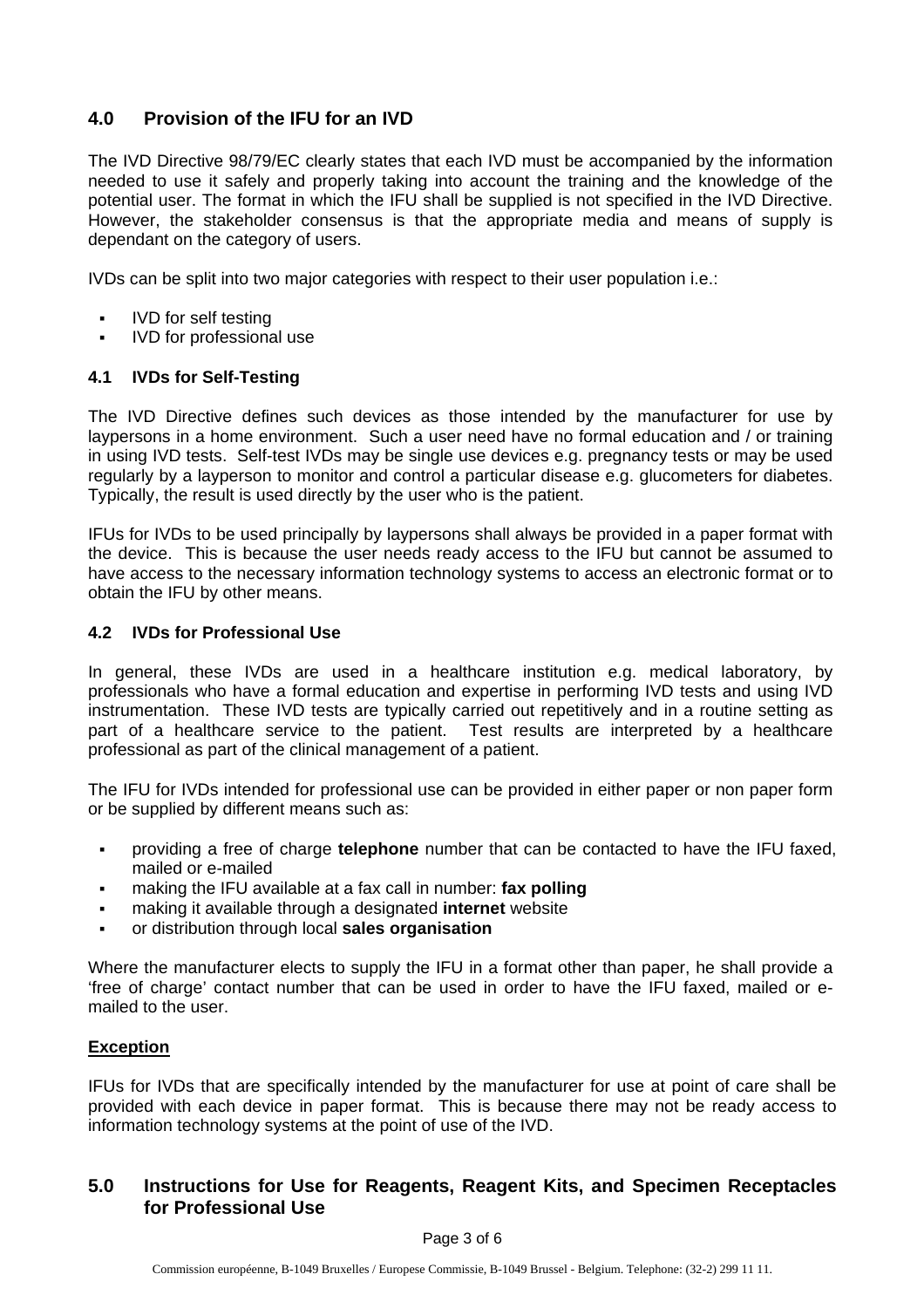This section outlines the conditions for the provision of the IFU in a format other than paper and the minimum information that shall accompany an IVD if a manufacturer chooses to provide the IFU by other means of supply. In all cases the manufacturer shall comply with the labelling requirements outlined in Annex I, section 8 of IVD Directive 98/79/EC and with the language requirements of the transpositions of article 4(4) of the IVD Directive 98/79/EC by the Member States.

Note: Under article 10.2 of the IVD Directive, the manufacturer may be requested by the Competent Authority to provide information on the labelling and the IFU. The information provided at that moment should be equal to what is provided to the user irrespective of the media or means of supply.

## **5.1 Conditions for the Provision of an IFU by other Media or Different Means of Supply**

- 1. The device must only be used as outlined in section 4.2
- 2. The manufacturer must ensure the proper design and function of the IFU for all media and means of supply and document the verification and validation of same as part of the quality system. This should be reviewed by a Notified Body, if applicable, as part of the conformity assessment process.
- 3. The manufacturer, informed by the views of healthcare professionals, must have carefully considered as part of his risk management, the risks associated with the provision of the IFU by other media and means of supply especially in light of the product usage and the professional users' need. This should be reviewed by a Notified Body, if applicable, as part of the conformity assessment process.
- 4. The user should be informed via the catalogue and / or the device labeling and / or any other appropriate communication that the IFU for the device will be supplied by other means to ensure that the user will have the IFU at the moment of use including any necessary equipment to read the IFU.
- 5. Where IFUs are posted on an internet website, manufacturer must comply with the additional requirements as defined in section 5.3 below.
- 6. The manufacturer must have a system in place to provide in a timely manner a paper version of the IFU on request by the user at no additional cost.
- 7. The manufacturer must comply with the information requirements as defined in section 5.2 below when the IFU is provided by different means of supply.
- 8. For revisions to the IFU there shall be a clear indication on the device label to indicate to the user that the IFU has been changed by reference to the latest revision.
- 9. If a revision to the IFU is necessary due to a field safety corrective action the manufacturer must ensure that each user of the device, that is already placed on the market, is informed about the change and provided with either the information on how to obtain the latest version of the IFU by other means or be provided with the IFU as a paper copy or other appropriate media.

## **5.2 Information to be Supplied with IVD when the IFU is Supplied by Different Means of Supply**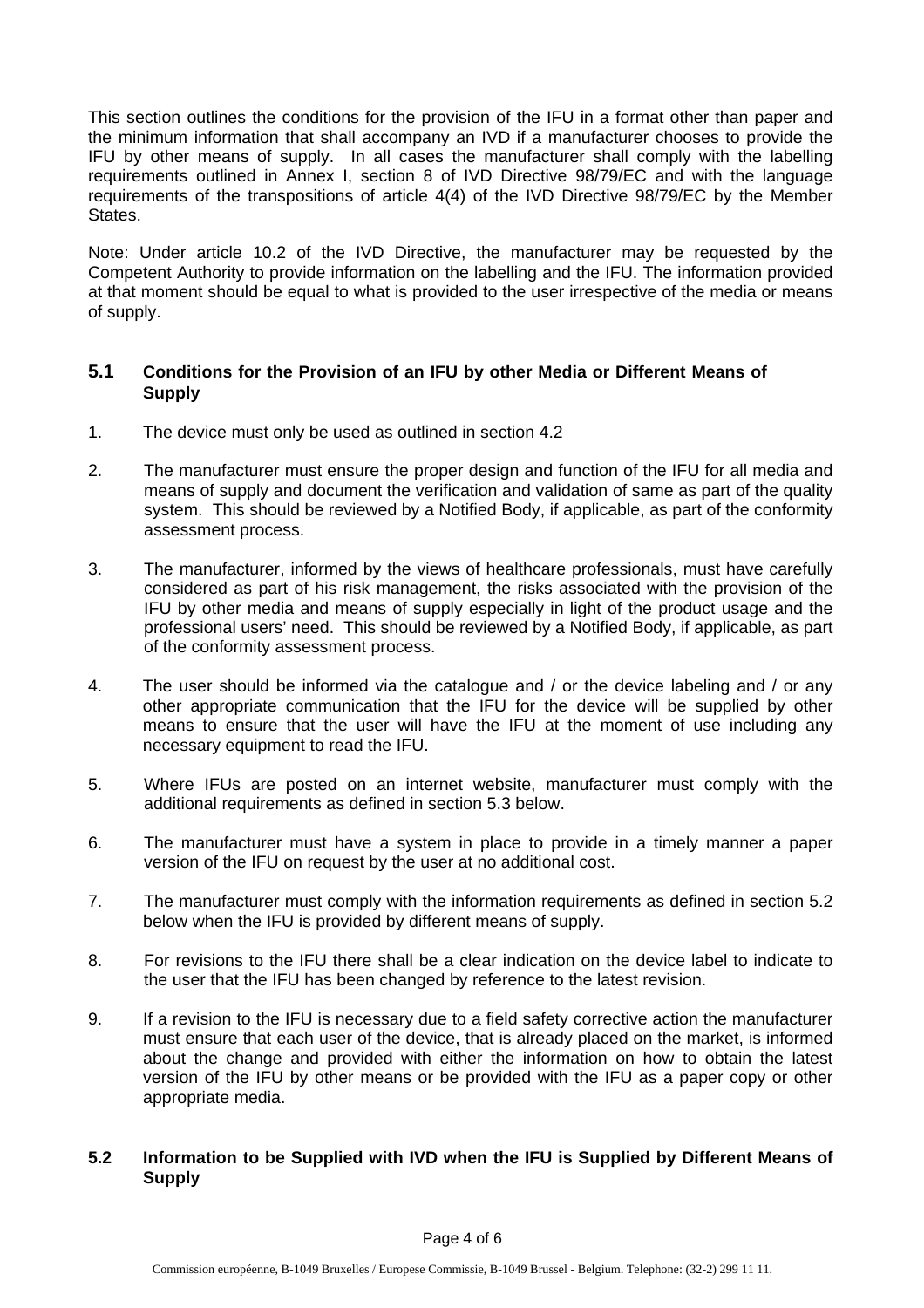The following information shall be supplied with each device when the IFU is provided by other means:

- The name and address of the manufacturer or authorized representative
- The various options to obtain, free of charge, the applicable version of the IFU, except when provided with the initial delivery of the instrument in a controlled way.
- A unique reference (and any other information needed by the user) to identify the right version of the IFU. This reference should allow the user to retrieve the applicable IFU using any of the options provided.
- When the IVD is considered dangerous for the user (e.g. chemical, radioactive and/or biological risk), the outer container should include the appropriate hazard symbol(s) and the corresponding risk and safety phrase numbers. But in case of specific biological risk, e.g. where an IVD reagent includes substances of human or animal origin, or when no symbol is available, a warning should be given in the additional information supplied with each device concerning their potentially infectious nature taking into account the risk posed by the nature or amount of the substances.
- Where appropriate, any batch specific related information not provided in the IFU obtained by other means (e.g. the value of a certain parameter to be used on an instrument or any specific settings to be used on a particular type of instrument etc).
- In case of revision to the IFU a clear indication on the device to alert the user that IFU has changed. This also applies in situations where the IFU is changed as a result of a safety field corrective action.

This information can appear on the device label if space permits or can be provided on a separate sheet included with the device.

**The following is an example of how this information may be presented with an IVD when the IFU is provided by other means of supply:** 

## **PRODUCT NAME CATALOG NUMBER**

Manufacturer/Authorised Representative Name

Valid edition of the instructions for use: **2003-10**

- If you do not have this edition, you can obtain it free of charge:
- *1.* from Internet under *www.edma-ivd.be/IFU*
- 2. by calling up free of charge the following phone number: *+32 2 …*

#### **SAFETY WARNING**

The calibrators have been prepared exclusively from the blood of donors tested individually and shown by official approved methods to be free from HbsAg and antibodies to HIV 1, HIV 2 and HCV. As the risk of infection cannot be ruled out with certainty, however, the product must be handled just as carefully as patient specimens.

*Note 1: This is only an example and is not binding for format or content.*

## **5.3 Internet Website – Additional Requirements for Provision of IFU**

In addition to the conditions outlined in section 5.1, the manufacturer shall also meet the following requirements for the supply of the IFU by Internet website:

Page 5 of 6